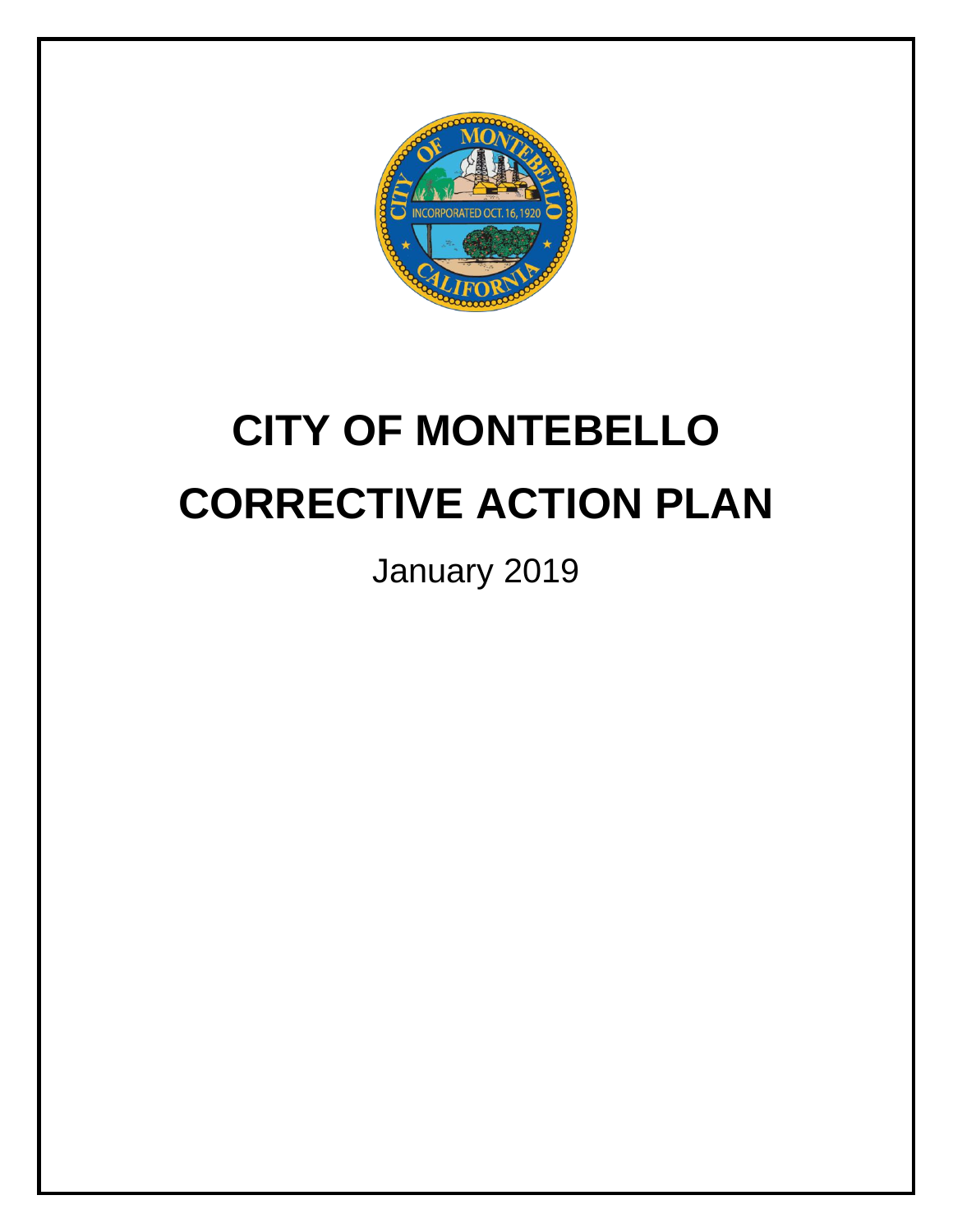## **AUDIT ISSUE:**

# **Enterprise funds and long term obligations pose a significant financial risk to the City.**

## **Identified Risk Factor(s):**

*Municipal Golf Course's increasing debt to the City's general fund*

• The City's general fund has contributed more than \$6 million to the golf course fund to cover operating losses since fiscal year 2010-11.

## **Auditor Recommendation:**

To repay the golf fund's debt and reduce the City's structural deficit, Montebello should immediately make a decision on implementing the golf consultant's recommendations. By December 2019, the City should also evaluate the effectiveness of its current plans and consider alternate uses for the golf course property.

## **City's Response:**

The City agrees to consider the recommendation.

The City has already taken steps to reduce the operating deficit through the construction and use of reclaimed water.

The City Golf Course Commission has completed their review and staff will present the recommendations of the consultant along with the Golf Commission to City Council shortly.

The City's ability to consider alternate uses is limited and restricted by covenants and other legal and political obligations. The City has evaluated alternate uses in the past which has resulted in strong community opposition. Simply stated, the residents of Montebello and those from surrounding communities that use this facility truly enjoy the recreational benefit of the Golf Course.

#### **Action Plan:**

The City will present the consultant's recommendations to City Council and evaluate other alternatives to enhance Golf Course revenues.

The Public Works Director will be responsible for implementation.

#### **Timing:**

By January 2019, the City will present the final report of the golf consultant, which was reviewed by the City's Golf Commission, to the City Council.

By December 2019, the City will continue to evaluate the Golf Course operations and discuss alternate uses.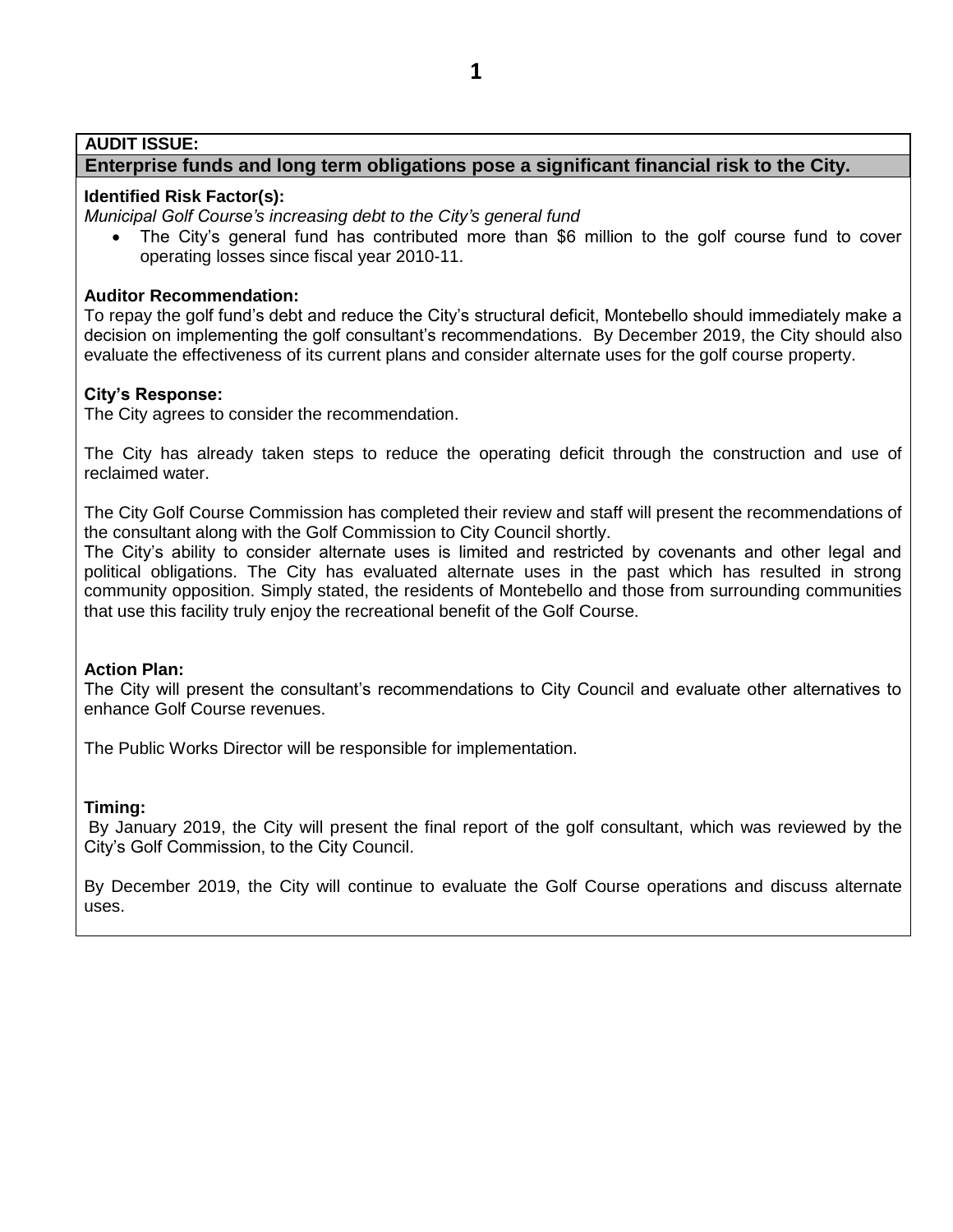*Unless Montebello sells its water system or secures alternative financing, necessary improvements could burden the City's general fund in the future.*

- In a 2017 water system inspection, a consultant identified nearly \$1.6 million in urgent repairs.
- Apart from the urgent repairs needed, the City has not addressed nearly \$50 million in longstanding capital improvements needed for the City's water system.

# **Auditor Recommendation:**

To address the long-term needs of its water system, Montebello should, by March 2019, reevaluate selling its water system in light of recent legislation or retain a consultant to assist the City in applying for state loans and identifying other options for funding capital improvements.

# **City's Response:**

In an effort to address this ongoing issue, the City Council placed an initiative for the sale of the water system in 2016 in the form of a ballot measure. When presented to the community, seeking approval for the sale the City's water system, it was narrowly rejected by the voters.

Recent legislation now allows the sale of the water system without voter approval. City staff will revisit this issue with the new City Council and review alternative solutions to address the risks identified by the State Auditors.

The City is addressing the immediate capital needs through a rate study and intends to report to City Council in the next 90 days.

In addition to exploring State loans, the City will also pursue State and Federal grant opportunities for capital improvements and other available options.

## **Action Plan:**

The City will revisit the possible sale or lease of the Water System.

The City will develop a five-year capital improvement and financing plan.

The City will also pursue State and Federal grant opportunities.

The Public Works Director will be responsible for implementation.

# **Timing:**

By March 2019, the City will revisit the sale or lease of the Water System. Depending on direction given by City Council, the City will initiate actions to address the water system. By June 2019, the City will develop a five-year capital improvement and financing plan.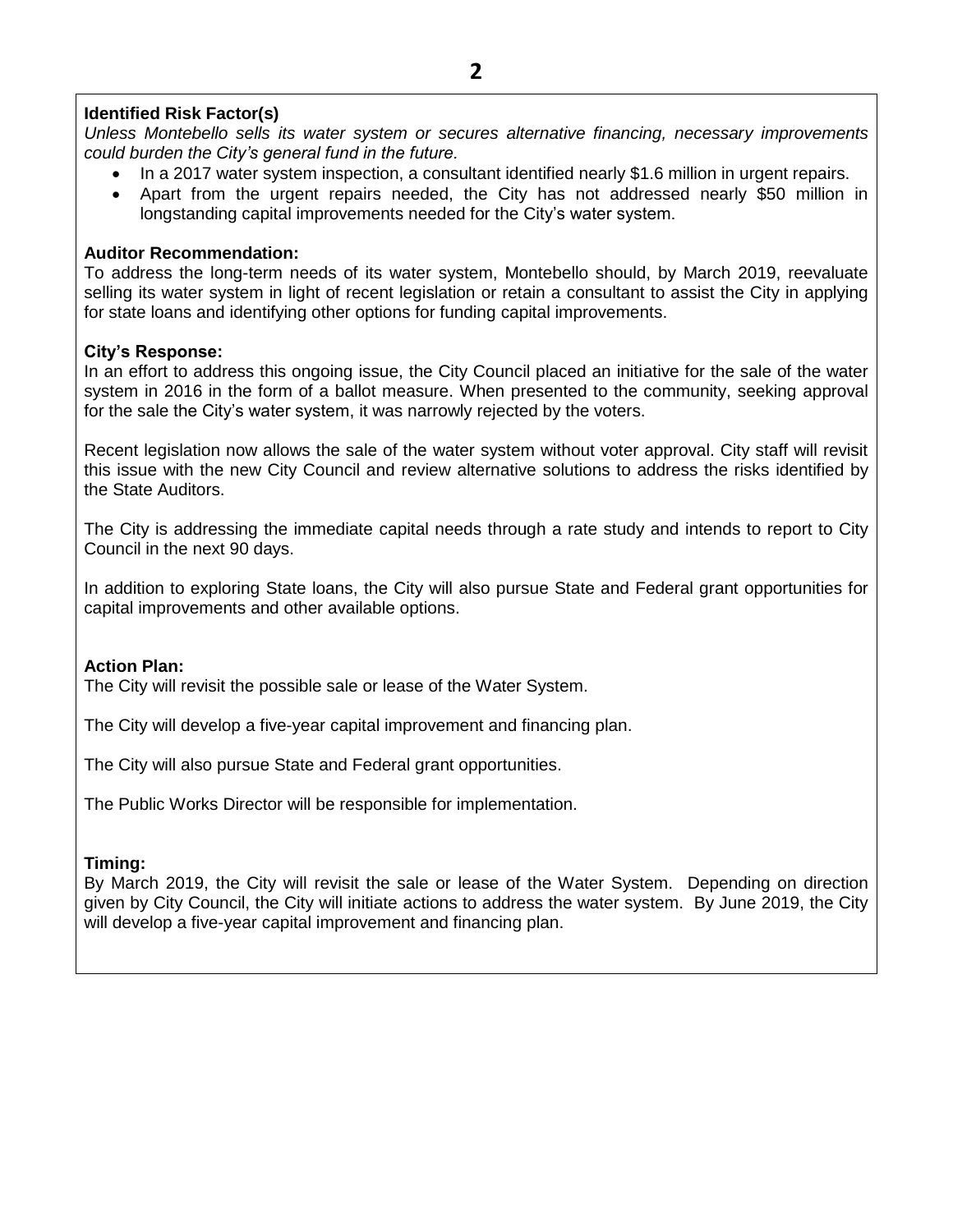*Retirement costs could burden the City's finances in future years.*

- Because of past unfunded retiree pension and ongoing health benefit obligations, City leadership faces higher annual retirement expenses.
- The City's unfunded pension liability has increased to nearly \$136 million, while its unfunded retiree health benefit obligation reached nearly \$11 million in June 2017.

## **Auditor Recommendation:**

To address higher retirement costs and obligations for retiree health benefits, Montebello should, by June 2019, identify and retain a consultant to help it identify ways to reduce the financial risks that such obligations pose.

To address increasing retirement payments, the City should consider ceasing payments of the employee portion of retirement costs for employees hired before July 2013. It should renegotiate this payment the next time it renews contracts with its employees.

## **City's Response:**

It is important to note that CALPERS' actions have a direct implication on the City's finances which are not in the control of the City of Montebello and other public agencies. For example, CALPERS has adjusted its discount rate on 5 separate occasions since 2003, causing the unfunded liability to jump from \$89 million to \$136 million dollars.

The City pays the amortized unfunded liability as fully amortized as required by CALPERS. These payments are sufficient to cover all of the City's unfunded pension obligations as scheduled, by 2048.

The City will evaluate the impacts of ceasing payments of the employer's portions of retirement costs. The City needs to evaluate this recommendation as a part of the Auditor's recommendation to review the competitiveness of our salaries.

#### **Action Plan:**

The City will hire a consultant to identify ways to mitigate the financial risks that such liabilities and obligations pose.

The Finance Administrator will be responsible for implementation.

**Timing:** By June 2019.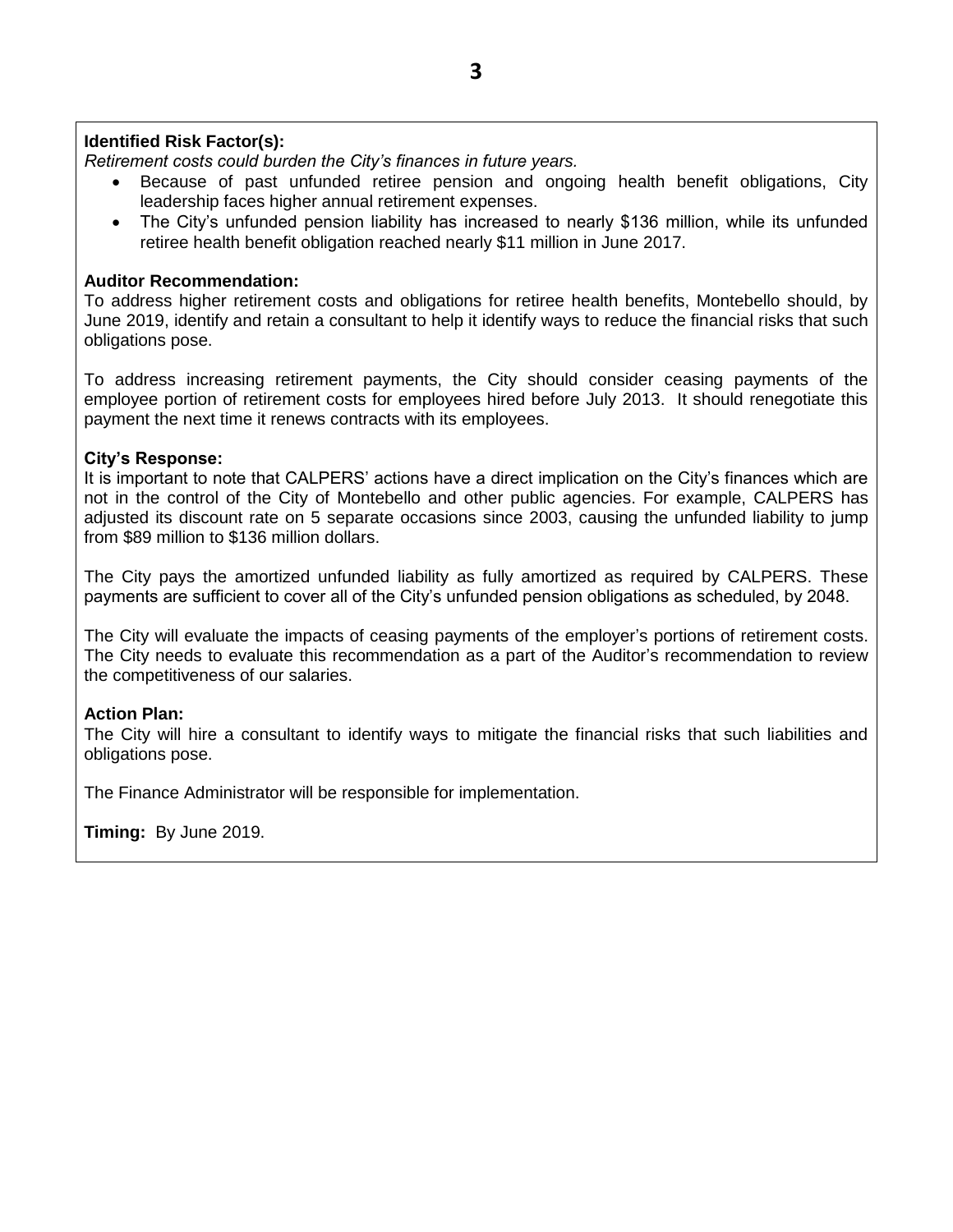## **AUDIT ISSUE:**

# **Montebello's hotels pose an ongoing risk to the City's general fund.**

## **Identified Risk Factor(s):**

*Hotel bonds could impair the City's general fund.*

- The general fund is at risk of covering significant amount of hotel bond payments should the City's hotels fail to generate sufficient revenue.
- If hotel revenues fall short of expenses for multiple fiscal years, in order to avoid default, the City's general fund would be responsible for up to \$1.1 million for the first hotel and \$3.6 million for the second hotel annually in hotel bond payments.

## **Auditor Recommendation:**

To ensure that Montebello does not expose its general fund to additional financial risk, the City should refrain from taking on additional debt in the form of certificates of participation and lease revenue bonds until the City's financial situation improves.

## **City's Response:**

The City has no plan to incur additional debt through Certificate of Participation or Lease Revenue Bonds.

The investment risk factors and remedies are fully disclosed in the bond official statements. The risks are not extraordinary, but typical for investments of this nature and not unique to the City of Montebello. There is no indication that the hotel revenues will fall short of its expenses.

Per our discussion with the State Auditors' office, the recommendations apply to more speculative investments as opposed to other debt to finance infrastructure improvements.

## **Action Plan:**

The City will retain a consultant to evaluate operational efficiency and provide guidance on managing the assets.

The City will meet with the Hotel Operator on a regular basis to monitor performance and to address hotel operational efficiency.

The Finance Administrator and the City Manager will be responsible for implementation.

**Timing:** By June 2019.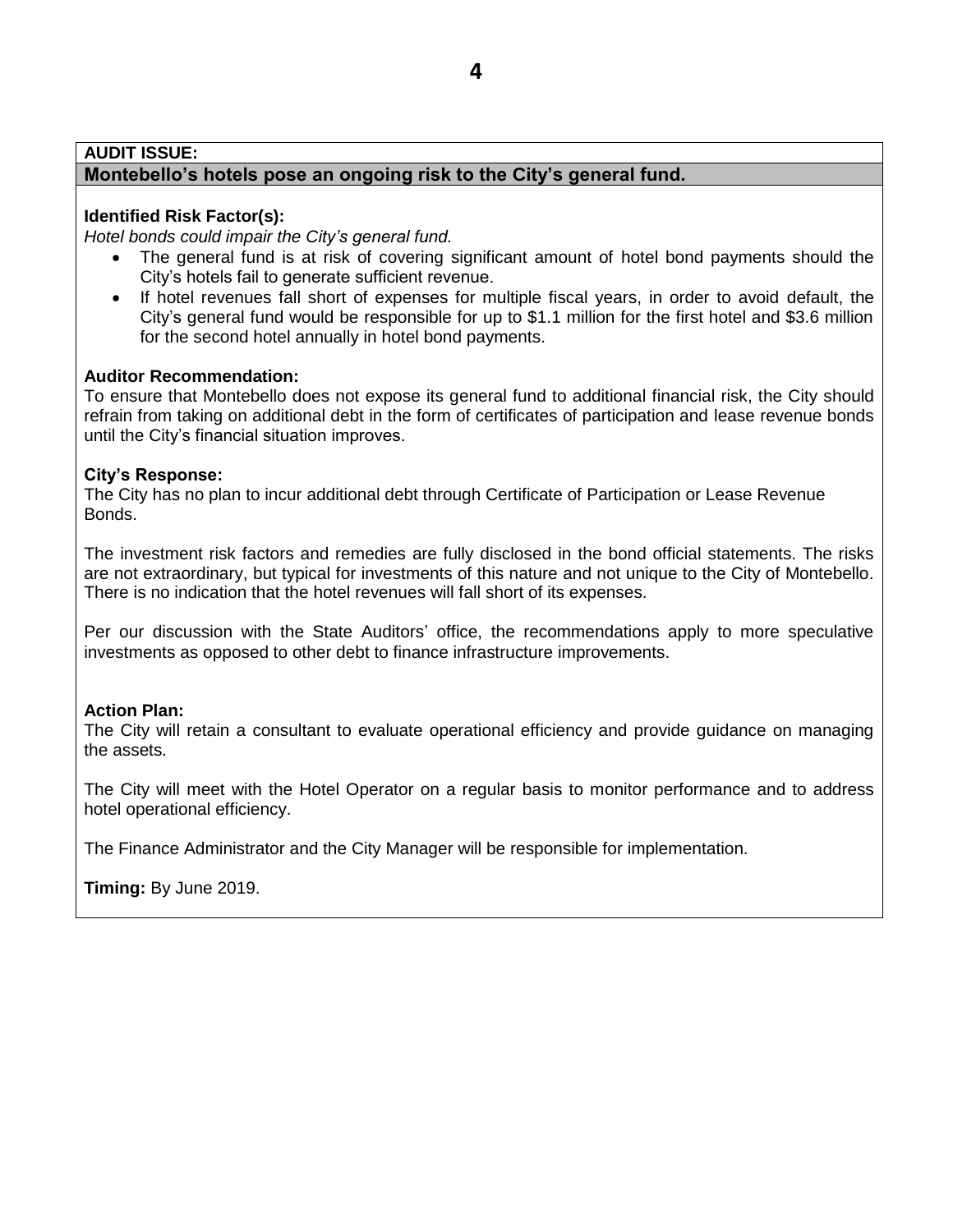# **5**

## **Identified Risk Factor(s):**

*Mismanagement of hotel revenues has cost Montebello at least \$1.6 million.*

 The City failed to pay for the first hotel's management fees, even when revenue was available, and accrued \$2 million in interest costs by the end of fiscal year 2016-17.

## **Auditor Recommendation:**

To ensure the City does not accumulate additional interest expenses, the City should pay off the remaining accrued interest for late management fees by the end of 2019, as planned. To avoid paying interest on future hotel management fees and to ensure all hotel obligations are paid on time, the City should immediately develop a formal process that requires the City to pay all outstanding bills related to the hotel if hotel revenues are available.

## **City Response:**

In 2015, the City made payments from the Hotel Revenue Fund to the hotel management company. In making these payments, the City did not utilize any General Fund or Reserve Fund balances. All payments came from revenues generated by the hotel operations.

As the State Auditors are aware, the City is reviewing the calculation of accrued interest as presented by a previous consultant who no longer works for the City. The City's internal analysis and an independent review of the previous consultant's report reveal the accrued interest may be significantly less.

## **Action Plan:**

The City will finish its evaluation of interest calculation and develop a formal policy to keep payments current going forward.

The Finance Administrator will be responsible for implementation.

## **Timing**:

January 2019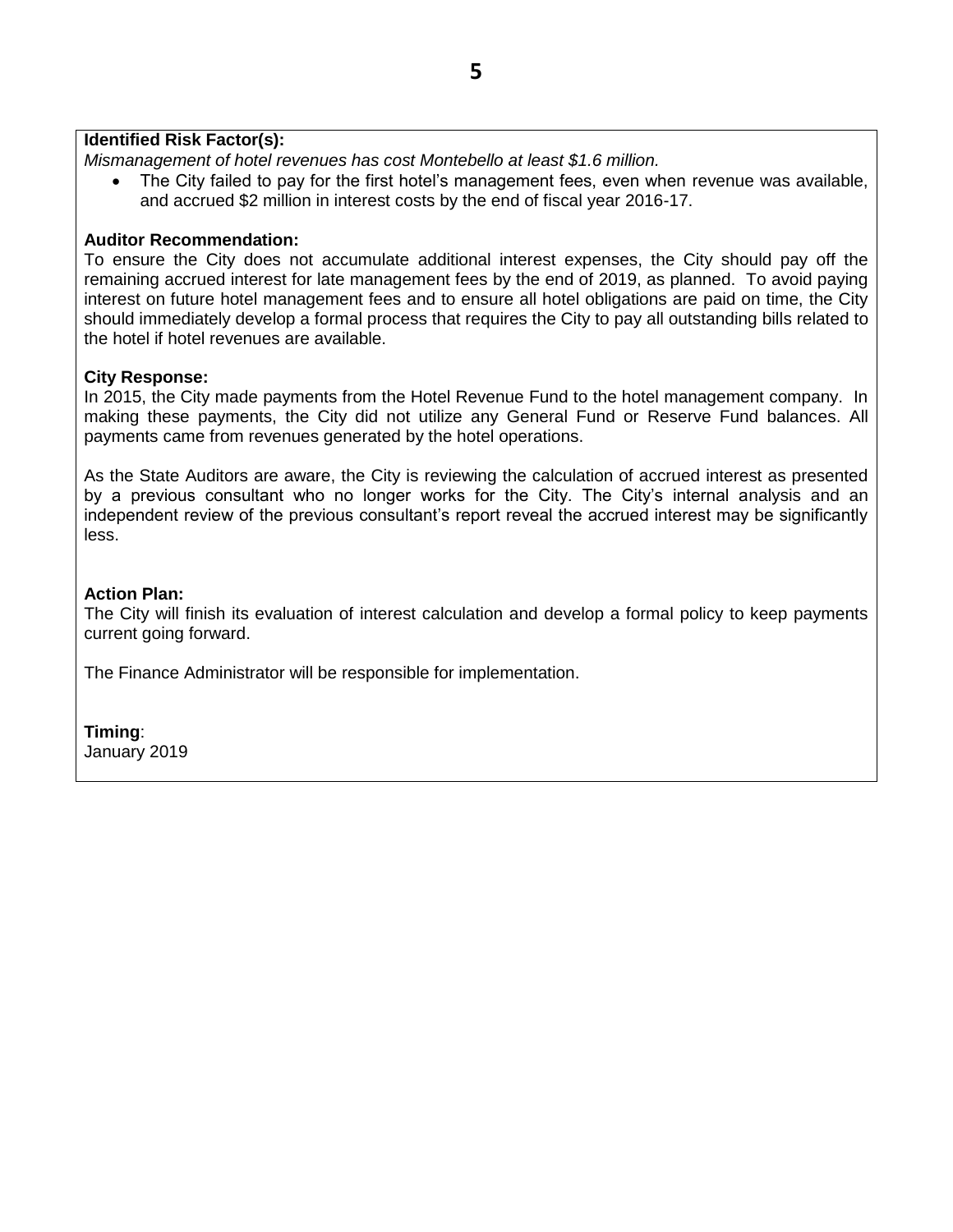*The City has not ensured it receives best value from its agreements with the Hotel Operator.*

- The City's agreements with the Hotel Operator favor the operator's financial interests while the City assumes the significant financial risk.
- Without having followed a competitive bid process for a Hotel Operator, the City cannot be sure that this was the best deal to maximize the potential revenue from the hotel that it might receive to its General Fund.

# **Auditor Recommendation:**

To ensure that the City safeguards its interests in various agreements, and to ensure the Hotel Operator meets the requirements in those agreements, related to hotel and event center operations, beginning in January 2019, the City should begin to routinely review information submitted to the City by the Hotel Operator. At least annually, City staff should report to the City Council and the public on the efficiency and effectiveness of hotel operations.

# **City Response:**

Before the City developed the first hotel in 2001, the site was blighted and under-utilized. The City economic vision took undeveloped property and created a resort environment with two hotels to augment the Golf course and convention-center style operations. While these decisions carried certain risks, they also provided potential for long-term social and economic rewards for the community. In addition, the City receives ancillary benefits from the synergy created by hotel customers and their influx of dollars to surrounding businesses. These projects also created jobs and other economic stimulus for local residents and businesses.

We agree with the recommendation to report to the City Council and the public on the efficiency and effectiveness of the hotel operations.

The City intends to analyze and compare the hotel's budgets with the financial assumptions within the bond documents.

# **Action Plan:**

Complete a financial analysis (January 2019).

The City will retain a consultant to evaluate operational efficiency and provide guidance on managing the assets (June 2019).

The Finance Administrator and the City Manager will be responsible for implementation.

# **Timing:**

By January 2019 & by June 2019.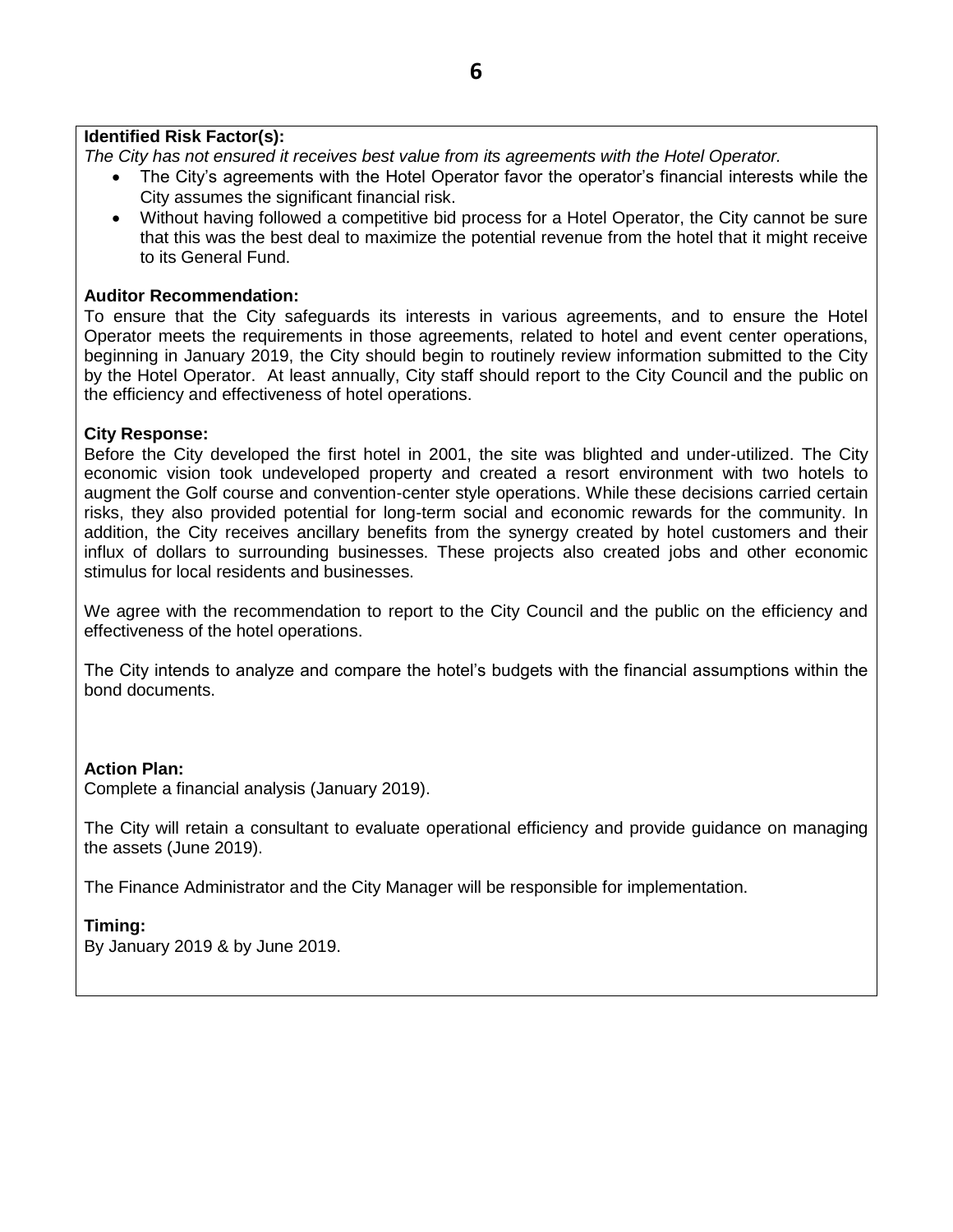## **AUDIT ISSUE:**

**Poor contracting practices and unresolved staffing needs hinder the City's ability to provide services to its residents.** 

## **Identified Risk Factor(s):**

*Monitoring of the City Manager's contracting activities.*

The City Manager, who is currently on leave, approved work above the authorization limit.

## **Auditor Recommendation:**

To monitor the contracting activities of its City Manager, the City Council should do the following:

- Ensure by March 2019 that the municipal code reflects the council's desired limit on the City Manager's contracting authority.
- By March 2019, establish a quarterly limit on the City Manager's contracting authority, pursuant to the Council's resolution, or modify the resolution to eliminate the provision.

To ensure the City Council reviews and approves contracts that exceed the City Manager's authority, the City should establish a policy by March 2019 that any agreement to pay for services by unit – such as hourly – should contain a maximum value and receive appropriate approvals based on that value.

To reduce confusion among City staff and facilitate efficient procurement, City staff should bring its proposals for streamlining and updating the City's procurement policies to the City Council for review by March 2019.

## **City's Response:**

The City agrees with the recommendation.

Most City contracts already provide for maximum limits to the contract. We will review those few exceptions and recommend controls moving forward.

## **Action Plan:**

The City will begin the process of amending municipal code to reflect the City Council's desired limit on the City Manager's contracting authority.

The City will establish or eliminate a quarterly limit on the City Manager's contracting authority, pursuant to the City Council's resolution.

The City will establish a formal policy to ensure all contracts specify a maximum contract limit or provide for alternate controls.

City staff will present proposals for streamlining and updating the City's procurement policies to the City Council for review.

The Finance Administrator and the City Manager will be responsible for implementation.

**Timing:**  Initiate by March 2019.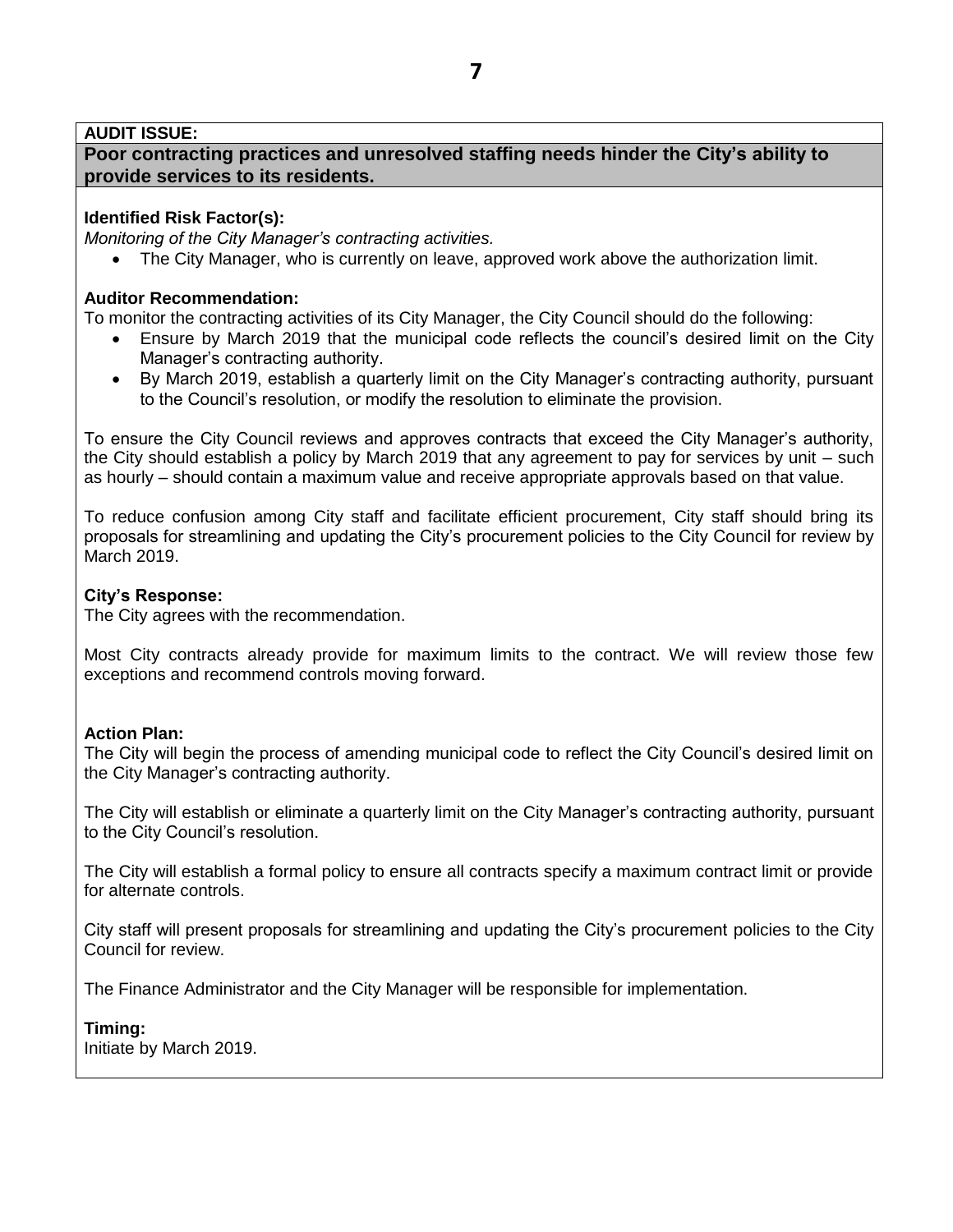*Competitive bidding processes were not always followed and the City has not adequately ensured that it receives the best value for services.*

- Montebello entered into 10 of the 16 agreements reviewed without competition.
- Although it is best practice, the City's municipal code does not require competitive bidding for services.

# **Auditor Recommendation:**

To ensure Montebello obtains the best value from the services it receives, the following should occur:

- City staff should immediately begin to follow all recommendations in the City's municipal code related to procuring goods and services. Should the City have a valid reason for deviating from these recommendations for a specific procurement, it should document such rationale in its procurement files.
- The City Council should amend its municipal code by March 2019 to require competitive bidding for most procurements and to outline procedures for, and identify circumstances in which, the City may procure professional and special services from a single source.
- The City should develop a policy by June 2019 that describes how it will comply with state law regarding future architectural and engineering contracts, including how it will ensure that it awards such contracts pursuant to a fair and competitive process.
- By March 2019 and annually thereafter the City should train all staff involved in procurement regarding City procurement requirements as well as State law pertaining to certain public procurements.
- Establish a policy by March 2019 that requires the City Council to review and approve any agreement that binds the City financially in a way that cannot have a maximum value attached – such as the franchise agreement for the second hotel.

# **City Response:**

The City was already making improvements to its procurement practices and recognizes that further improvements are needed. The City agrees with the recommendations.

# **Action Plan:**

- 1. City staff will follow the City's municipal code related to procuring goods and services and justify and document any deviations.
- 2. City staff will present to the City Council proposals for streamlining and updating the City's policies and municipal code, including procurement of professional and special services from a single source, compliance with state law regarding architectural and engineering contracts, and ensure the City Council reviews and approves any agreement that binds the City financially and does not have a maximum value attached.
- 3. The City will increase training of staff especially in the area of procurement and regulations.

The Finance Administrator will be responsible for implementation.

# **Timing:**

Initiate by January 2019.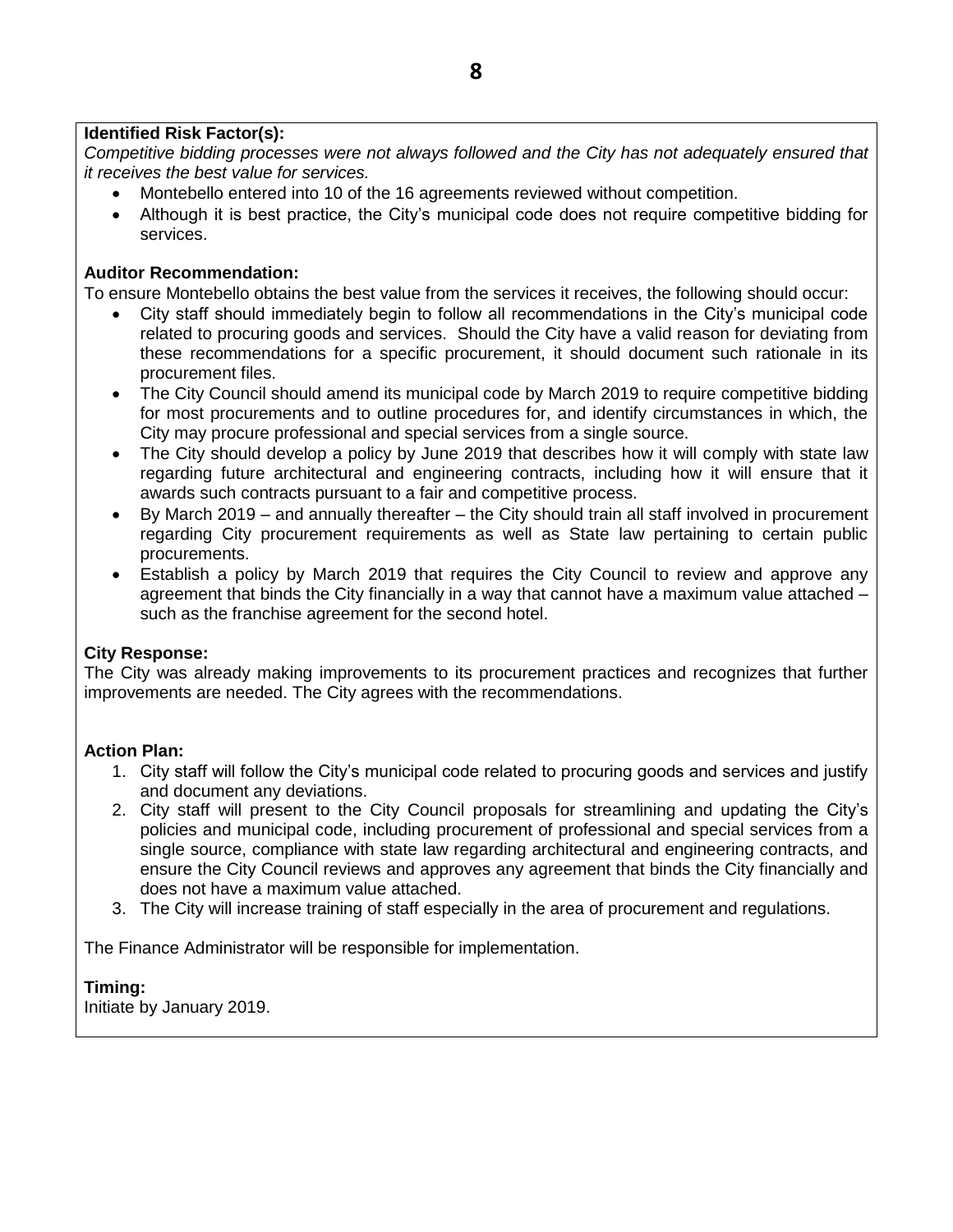*The City has not addressed some of the deficiencies identified by the State Controller.*

 When the status of 21 recommendations the State Controller made to improve Montebello's control over its activities were reviewed, City officials could only provide information demonstrating that it addressed 12.

#### **Auditor Recommendations:**

To reduce the risk of fraud, waste, and abuse, Montebello should, by December 2019, address all of the State Controller's recommendations regarding its accounting practices, policies, and procedures. Beginning in March 2019, the City Manager or a designated staff member should report quarterly to the City Council on the progress of addressing the State Controller's recommendations. The report should identify timelines for addressing each recommendation, outline the specific steps taken to respond to the recommendation, and name staff responsible for any new processes or controls put in place.

#### **City Response:**

The City had corrected its practices but did not document a formal policy and procedure for 4 of the remaining 9 State Controller recommendations. Those 4 items were the timely year end closing of the financial statements, the timely adoption of the City's budget, restricted computer access for human resources and payroll activities, and proper reporting of compensation as required by the IRS.

#### **Action Plan:**

The City will address the remaining 5 items from the 2011 State Controller's report, and formally document the other 4 items.

Staff will report quarterly to the City Council on the progress of completing these items.

The Finance Administrator and City Manager will responsible for implementation.

#### **Timing:**

By December 2019.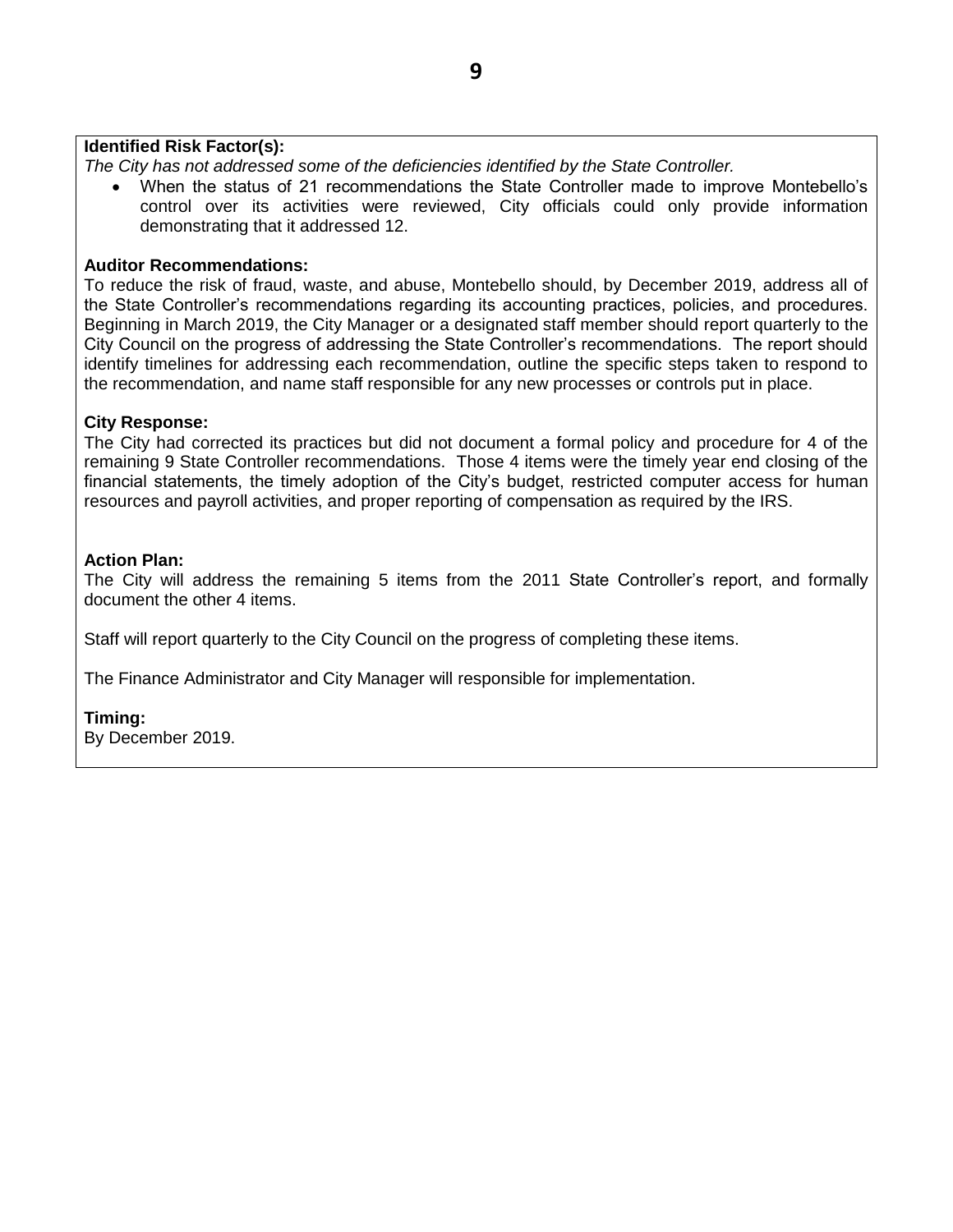*Poor control over petty cash and lack of credit card policies and procedures could lead to fraud.*

- In review of the City's latest petty cash transactions, multiple instances were found in which City staff circumvented the \$100 limit by splitting purchases into multiple receipts.
- Lack of documented policies and procedures has enabled staff to use City credit cards without following proper purchasing protocols.
- Upon review of 20 of the City's credit card transactions greater than \$500 from fiscal year 2017- 18, its was found that the City did not follow its purchasing procedures for any of the 20 payments.

## **Auditor Recommendations:**

To protect against fraud and abuse, by March 2019, Montebello should establish an official petty cash policy which includes reimbursement limits and prohibits splitting purchases to circumvent the City's established reimbursement limits.

By March 2019, Montebello should establish an official credit card policy that aligns with best practices from the Government Financial Officers Association.

# **City Response:**

The petty cash and credit card transactions addressed by the State Auditors were for legitimate City purchases.

The City agrees with the recommendations to formalize the policies.

## **Action Plan:**

The City will establish a formal petty cash policy and credit card policy.

The Finance Administrator will be responsible for implementation.

## **Timing:**

By March 2019.